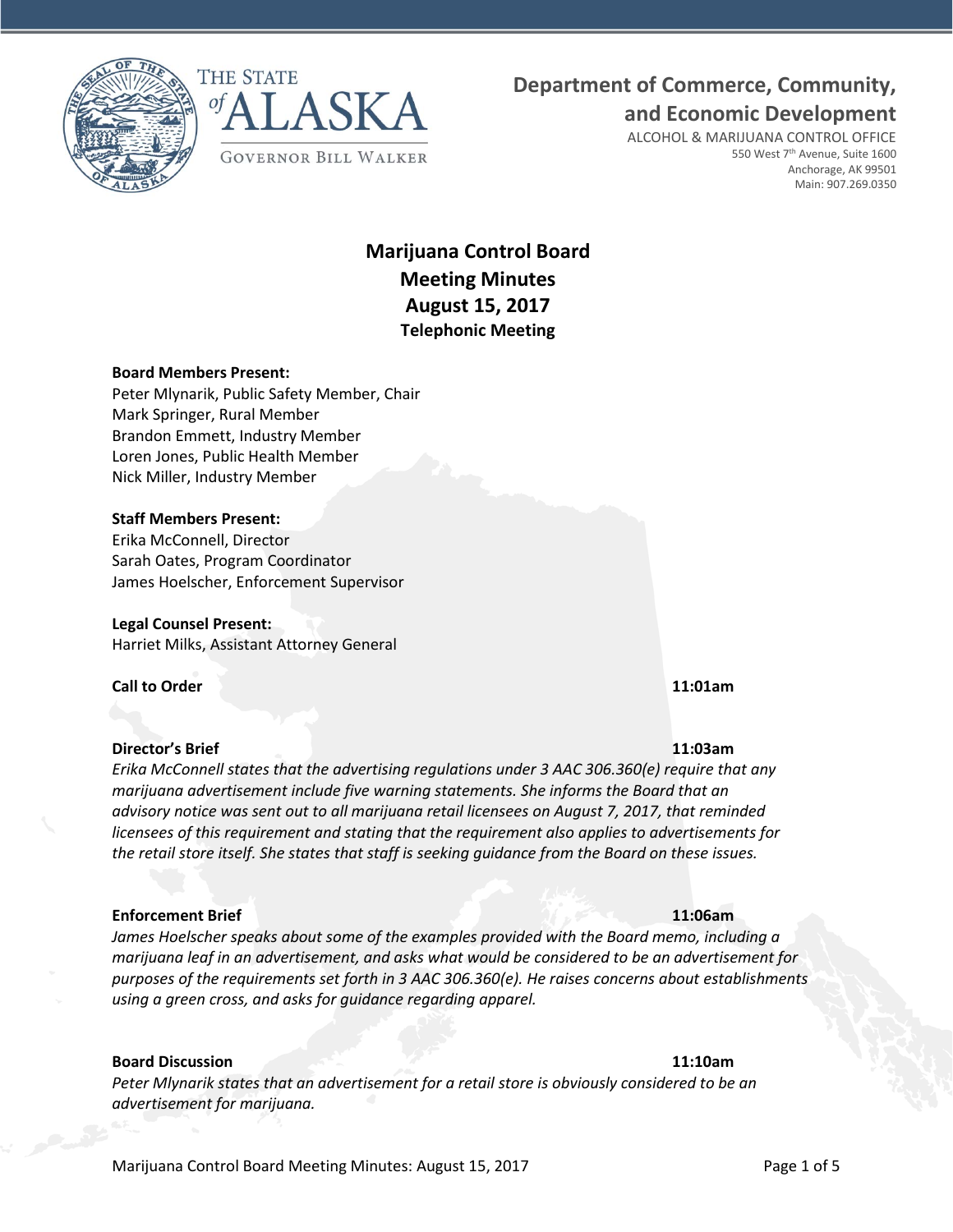*Nick Miller states that the Board saw proposed language to add definitions of "advertisement" and "logo" to the regulations at the February 2017 meeting, but there was no motion to pursue the regulation project. He states that this shows that the Board's intent was not consistent with what went out in the advisory notice and that the notice was overreaching. He reads for the record draft language that the Board reviewed in February.*

*Peter Mlynarik states that it is apparent that some of these ads for the retail stores are clearly ads for marijuana and should have the warnings.*

*Brandon Emmett states that judging from the language that was presented and reading the minutes, the staff's interpretation is too broad. He said that having the warning language everywhere only serves to scare the public away.*

*Harriet Milks states that at the meeting on May 15, 2017, the publicly-noticed Board packet included a compilation of what other states are doing, and that Colorado and Oregon's laws state that an advertisement would include those for the retail establishments themselves. She states that the Board ought to consider whether the store would exist without marijuana.*

*Erika McConnell states that there is an open regulation project that would move this section out from the retail marijuana stores section of the regulations and into Article 7, which would make it applicable to all license types. She adds that until that regulation change is adopted, the staff needs guidance regarding the regulations as they exist today.*

*Mark Springer states that he looked at the advertisements in the memo and some of them were clearly lacking the warnings. He adds that a good advertisement designer could incorporate the warnings in interesting and creative ways. He states that he feels that the intent of the regulations applies to each individual licensee to be responsible for meeting the requirements of the regulations. He states that if a licensee just has the name of its business, then it wouldn't be considered advertising for these purposes. He adds that he likes the idea of a sticker with the warnings on apparel.*

*Loren Jones states that both tobacco and alcohol advertising are much more highly restricted, but at a federal level, and that because the feds won't do it, the State is the only regulatory authority over marijuana. He adds that he feels that the advisory was appropriate.*

*Peter Mlynarik states that the warnings should not scare anybody. He says that because there is no other reason for these stores besides selling marijuana, they should have to use the warnings. He adds that he does not see this as a discouragement to the public, but as more of an inconvenience for licensees. He emphasizes that the Board needs to provide guidance to staff, especially if the members don't like what the staff is putting out there.*

*James Hoelscher reminds the Board that marijuana is the only substance, out of marijuana, alcohol, and tobacco, that is federally illegal.*

*Nick Miller states that the Board needs to stick to the regulations as they are written and amend them if they don't like them. He adds that his biggest concern is that this is a very broad advisory.*

*Loren Jones asks Harriet Milks if the Board decides to let the advisory stand, what avenue of due process a licensee would have to appeal.*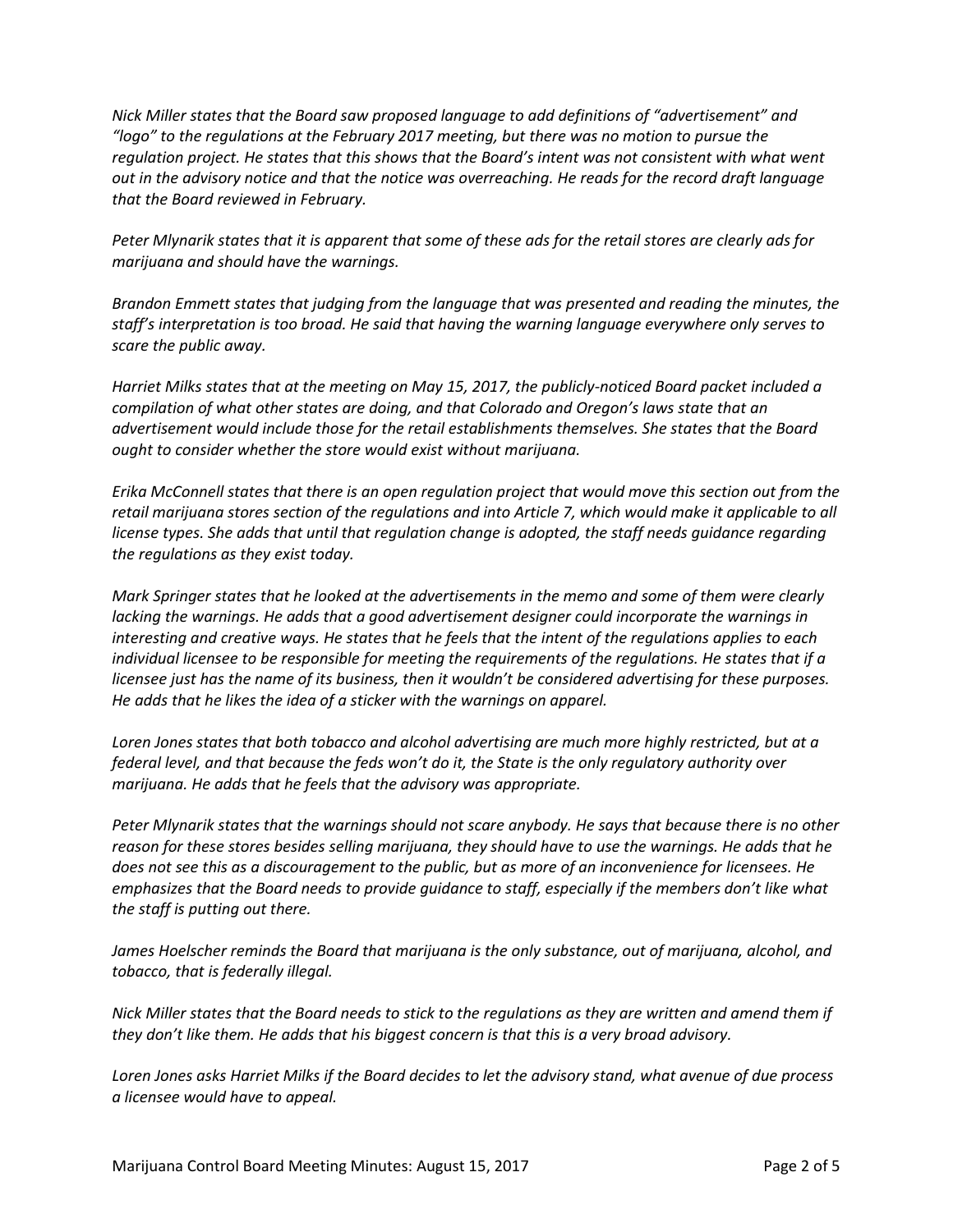*Harriet Milks states that the appeal rights and processes are outlined in 3 AAC 306.845.*

*Brandon Emmett moves to withdraw the advisory notice. Nick Miller seconds the motion for discussion.*

*James Hoelscher states that he doesn't think that the entire advisory is incorrect.*

*Brandon Emmett states that his reason for withdrawing is because of the broad interpretation. He states that if the interpretation of advertisement is to include the business name itself, then he does not support it.* 

*Harriet Milks asks Brandon Emmett if he is asking for the advisory to be withdrawn in its entirety or if his intent is to remove a portion.*

*Brandon Emmett states that his reason for motioning to remove the advisory in its entirety is that advertisement is already clearly defined.*

*James Hoelscher clarifies that enforcement's intention was to educate licensees rather than hold everyone accountable by way of NOV.*

*Erika McConnell asks the Board to have everyone look at the Enlighten advertisement on Page 4 and the Pakalolo advertisement on Page 8. She states that in her opinion, Enlighten's ad that includes a photo of a marijuana leaf would be considered an advertisement for marijuana. She adds that she is finding it difficult to understand how Pakalolo's advertisement that includes four photos of marijuana would not meet the definition of an advertisement for marijuana just because the only words on the ad are the name of the store.*

*Brandon Emmett states that Pakalolo's example is easily recognizable as marijuana by definition and would qualify as an ad for marijuana. He says that the photo of the leaf is a grey area. He states that if an ad includes something that meets the definition of marijuana, which would not include a leaf, then it should require the warnings.*

*Nick Miller states that he can look at these ads and see that some of them clearly need warnings.*

*James Hoelscher states that a complete recall of this advisory notice would undermine enforcement and asks that if the Board wishes to recall, that it only recall a part of the advisory.*

*Erika McConnell clarifies for the record that the definition of marijuana means all parts of the plant of the genus cannabis. She requests that if the Board recalls the advisory, it should direct the staff to issue a new advisory.*

*Mark Springer states that he feels like instead of recalling the advisory, that the Board should be asking the staff to amend it.* 

*Mark Springer moves to amend the motion to have the advisory clarify that the current interpretation by the Board is that any advertisement of marijuana products have to have warnings attached and that any reference to strains or to edibles in an advertisement constitutes advertising marijuana and marijuana products; the mere existence of a marijuana leaf that is part of a logo and not just slapped on shouldn't be construed as an advertisement for marijuana or marijuana product. Nick Miller seconds the motion.*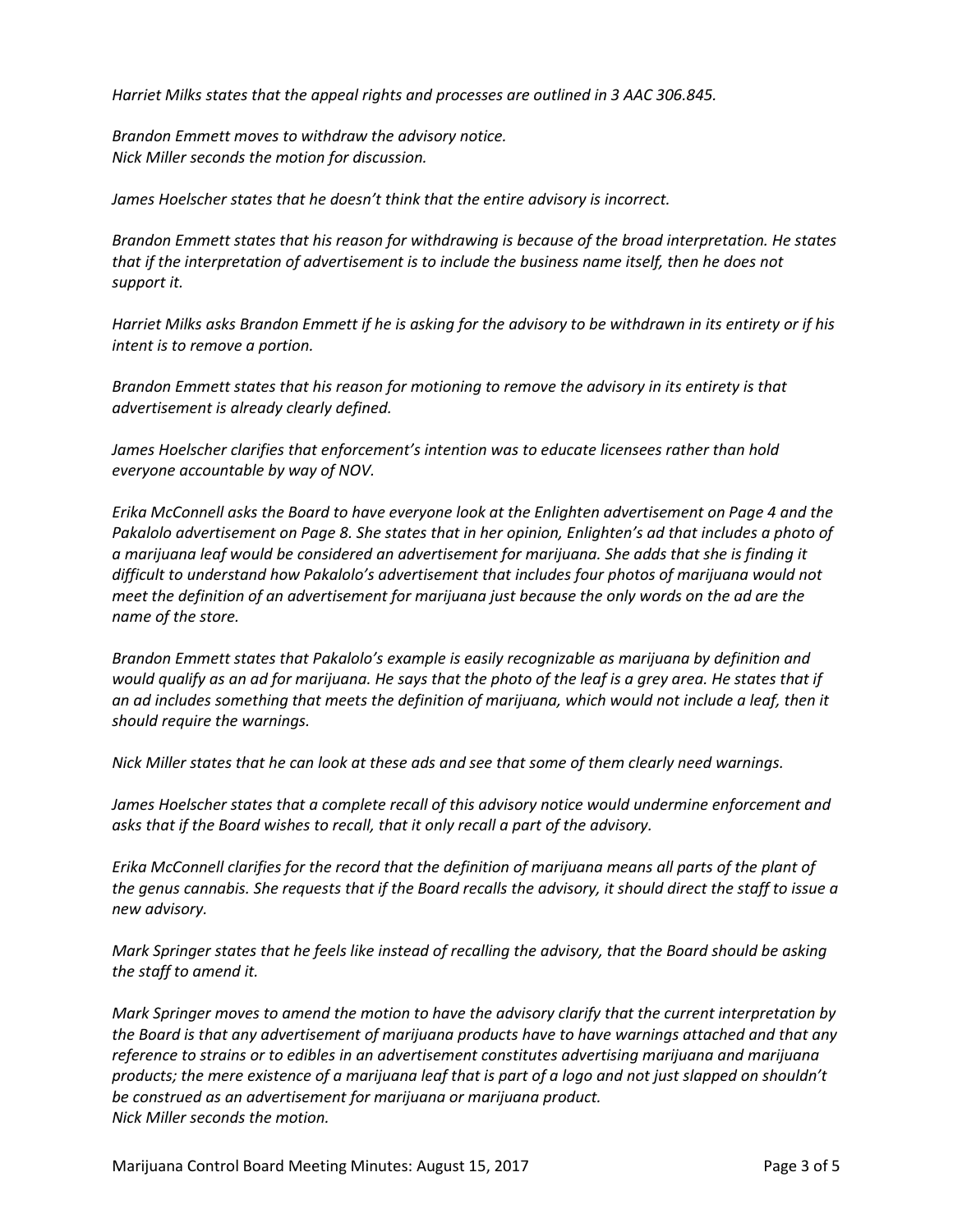*Mark Springer states that stores have signs up, and the signs do not have the warnings attached to them. He adds that when a store states that they have new pre-rolls or new strains, that those should include the warnings. He states that electronic advertisements should include a hyperlink to the warnings.* 

*Brandon Emmett asks Erika McConnell is Mr. Springer's amendment to his motion is acceptable.*

*Erika McConnell states that Mr. Springer's motion would be for her to revise the existing advisory. She requests that the Board clarify further, as the motion made it sound as if the presence of words would be necessary to qualify something as an advertisement. She again points out Pakalolo's ad.*

*Mark Springer states that his suggestion be that there is some kind of language that indicates that this is just temporary clarification and that there is an ongoing regulations project that may supersede it.*

*Mark Springer's motion to amend carries, 3-2 (Loren Jones and Peter Mlynarik vote No).*

*The original motion carries as amended, 3-2 (Loren Jones and Peter Mlynarik vote No).*

*Brandon Emmett moves that a future draft would amend "marijuana and marijuana products" to read "marijuana flower and marijuana products" and would strike "this requirement also applies to advertisement for the retail store itself".*

*Peter Mlynarik states that the original motion already passed.*

*Brandon Emmett withdraws his motion.*

*Nick Miller asks if Mr. Hoelscher can provide any complaints that the public has filed regarding this advisory in his enforcement report.*

*Harriet Milks states that if it is not directly pertinent to the regulations project that it would be compiled in the marijuana mailbox that comes directly to the Board at every meeting.*

*Nick Miller clarifies that he was wondering if someone from the public has complained that marijuana or marijuana products are being advertised without the warnings.*

*James Hoelscher states that he would be unable to give an accurate number because of all of the different locations that complaints are sent to.*

*Erika McConnell requests for guidance from the Board regarding whether or not a green cross is acceptable for a marijuana establishment to use.*

*Mark Springer states that he would not want to see a bunch of green crosses in marijuana advertising, but that if there's one on the premises, then he doesn't think it should be restricted.*

James Hoelscher states that the signs on a business are only intended for the business name, and that *anything in addition to those are considered advertisements. He adds that a green cross is symbolic of medical marijuana, and in Alaska, there are no regulated medical marijuana stores.*

*No action taken regarding green crosses.*

Marijuana Control Board Meeting Minutes: August 15, 2017 **Page 4 of 5**